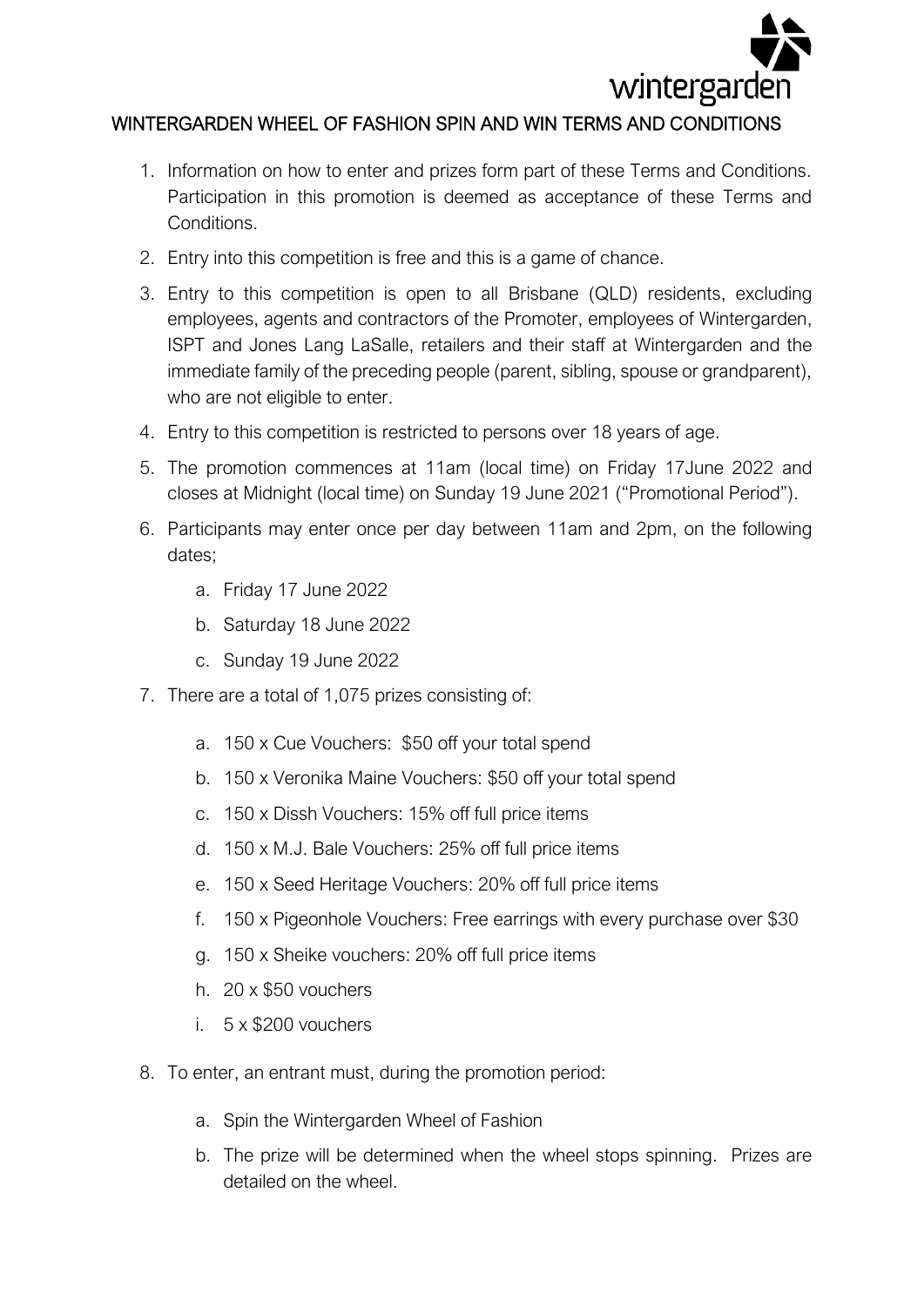

- 9. Winners will receive their prize at the time of winning.
- 10.The Promoter reserves the right, at any time, to verify the validity of entries and entrants (including an entrant's identity, age and place of residence) and to disqualify any entrant who submits an entry that is not in accordance with these Terms and Conditions or who tampers with the entry process. Errors and omissions may be accepted at the Promoter's discretion. Failure by the Promoter to enforce any of its rights at any stage does not constitute a waiver of those rights.
- 11.The Promoter reserves the right to verify the validity of entries and to disqualify any entry which, in the opinion of the Promoter, includes objectionable content, profanity, potentially insulting, inflammatory or defamatory statements, disqualify any entrant who tampers with the entry process, who submits an entry that is not in accordance with the Terms & Conditions of Entry or who has, in the opinion of the Promoter, engaged in conduct in entering the Promotion which is fraudulent, misleading, deceptive or generally damaging to the goodwill or reputation of the Promotion and/or Promoter. The Promoter reserves the right to disqualify a winner if the Promoter becomes aware that the winner and/or the winner's entry is of a type described in this clause.
- 12.Any ancillary costs associated with redeeming any prize / gift card is not included. Any unused balance of any prize / gift card will not be awarded as cash.
- 13.If for any reason any part of the prize is unable to be provided, Wintergarden reserve the right to substitute any item for one of a similar value.
- 14.Gift vouchers are redeemable at Wintergarden only.
- 15.Redemption of any gift card/gift voucher is subject to any terms and conditions of the issuer including those specified by Wintergarden.
- 16.Printing errors and other quality control matters will not be used as reasons for refusing redemption of prize.
- 17.Any attempt to interfere in the fair running of this competition will result in immediate disqualification.
- 18.Participation in this competition will be deemed as acceptance of these terms and conditions.
- 19.Wintergarden will not accept responsibility for any lost, late or misdirected entries or entries not properly completed.
- 20.This promotion is offered in good faith and does not to give rise to any legal dispute and is binding in honour only. In the case of a dispute or challenge, the decision of the Marketing Manager of Wintergarden will be final. The Promoter's decision is final and no correspondence will be entered into.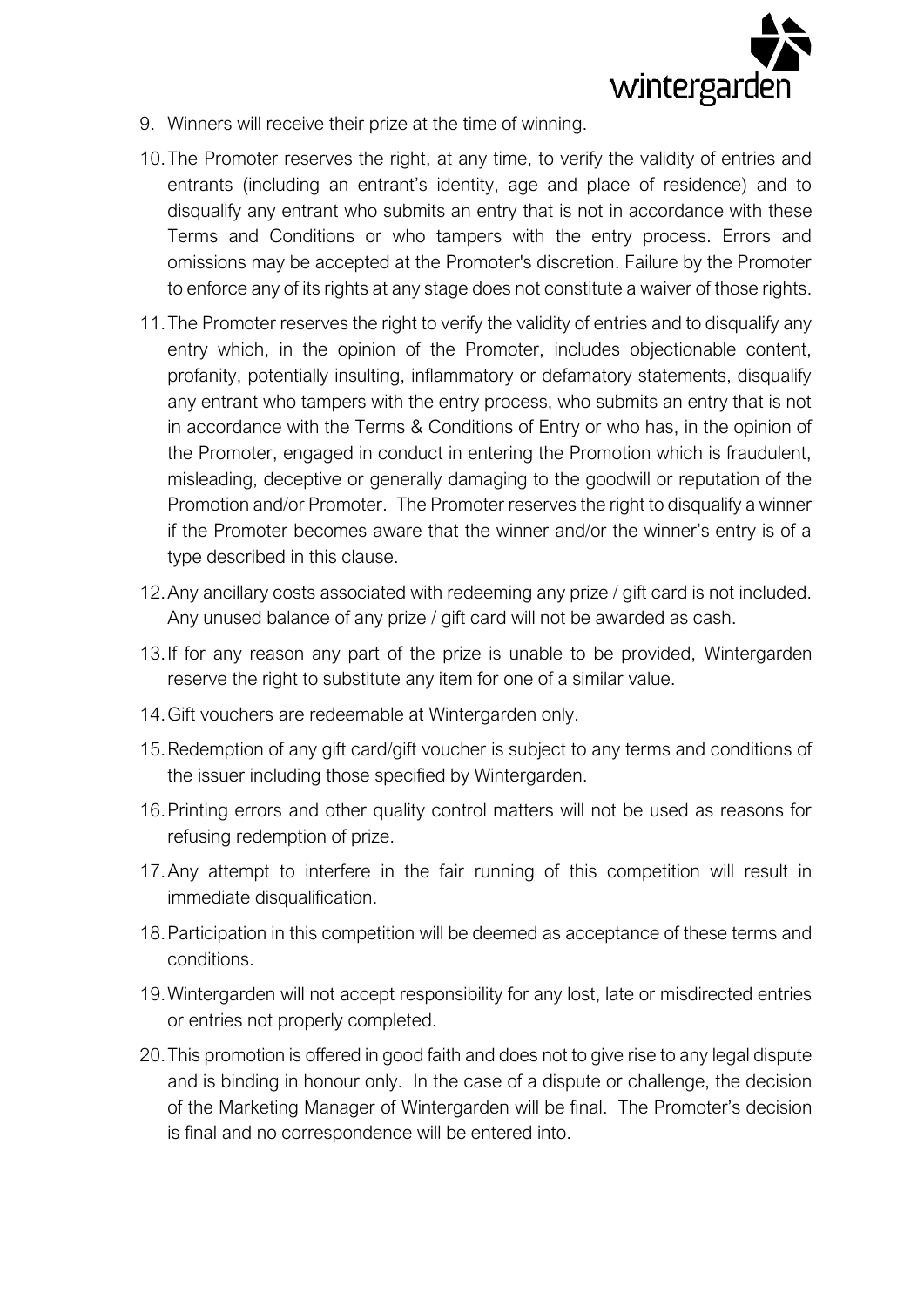

- 21.If for any reason a winner does not redeem the prize within the time stipulated by the Promoter, then the prize will be forfeited.
- 22.All prizes are offered by the Promoter in good faith and prizes, or any unused portion of a prize, are not transferable or exchangeable and cannot be taken as cash, unless otherwise specified.
- 23.The promoter shall not be held liable for any loss or damage whatsoever, which is suffered or sustained by any person as a result of the use of, or in connection with the prize, including loss or damaged suffered as a result of negligence, but not including liability which cannot be excluded by law.
- 24.By entering, each entrant agrees that the Promoter may use personal information disclosed, in any media for future promotional, marketing and publicity purposes without any further reference, payment or other compensation to the entrant, including sending the entrant electronic messages. Entrants should direct any request to access, update or correct information to the Promoter.
- 25.If this promotion is interfered with in any way or is not capable of being conducted as reasonably anticipated due to any reason beyond the reasonable control of the Promoter, the Promoter reserves the right, in its sole discretion, to the fullest extent permitted by law;
	- c. to disqualify any entrant; or
	- d. to modify, suspend, terminate or cancel the promotion, as appropriate.
- 26.Any cost associated with accessing the promotional website is the entrant's responsibility and is dependent on the Internet service provider used. The use of any automated entry software or any other mechanical or electronic means that allows an entrant to automatically enter repeatedly is prohibited and will render all entries submitted by that entrant invalid.
- 27.All entries become the property of the Promoter.
- 28.The Promoter collects personal information in order to conduct the promotion and may, for this purpose, disclose such information to third parties, including but not limited to agents, contractors, service providers, prize suppliers and, as required, to Australian regulatory authorities. Entry is conditional on providing this information. By opting in, entrants agree to join the Wintergarden database and the Promoter may, for an indefinite period, unless otherwise advised, use the information for promotional, marketing, publicity, research and profiling purposes, including sending electronic messages or telephoning the entrant. Entrants should direct any request to access, update or correct information to the Promoter.
- 29.At the end of the promotion, all existing claims to prizes and entitlements will be met notwithstanding the advertised prize pool has been extended.